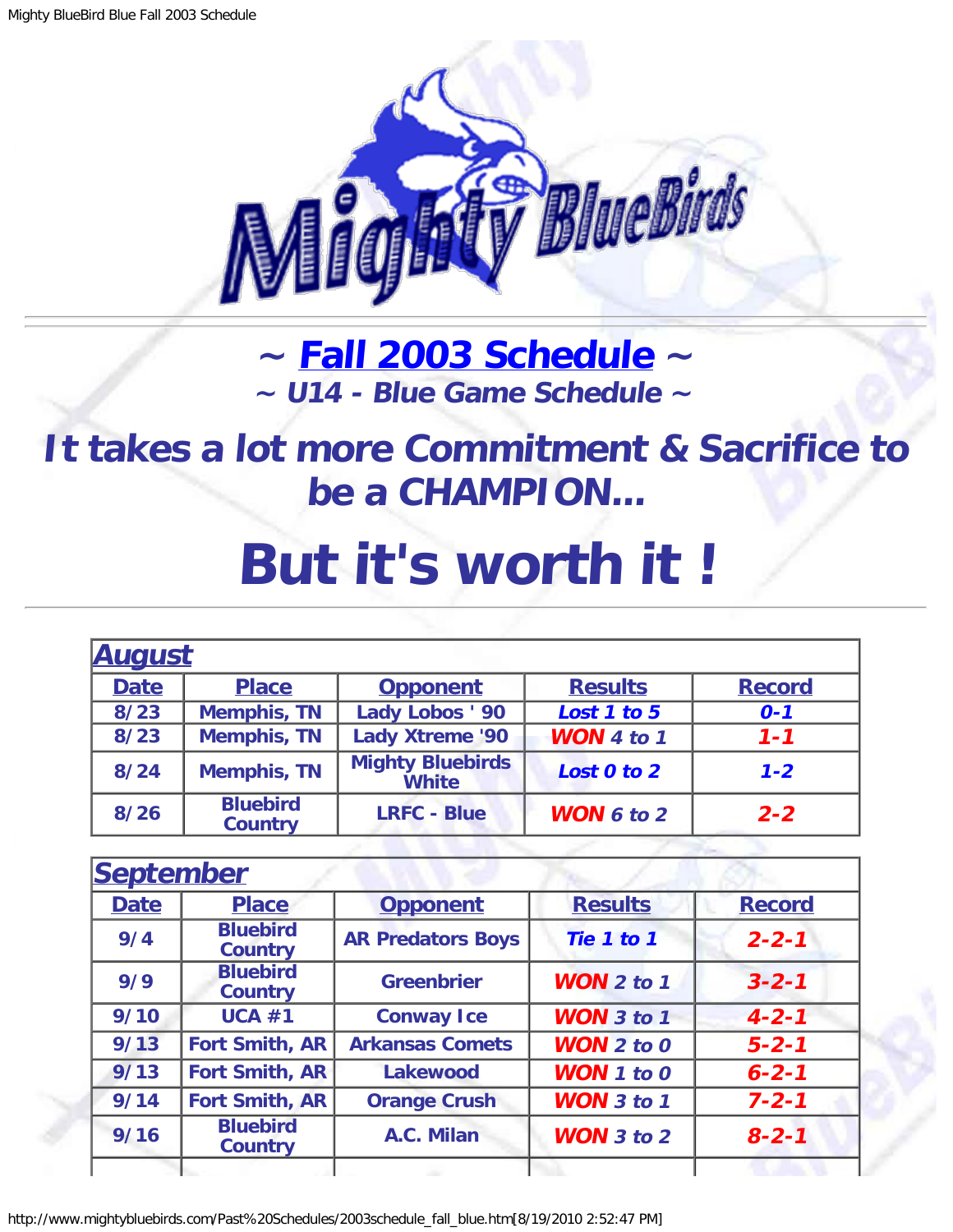| 9/20 | <b>Memphis, TN</b>                | <b>Carrollton Force</b><br><b>Carrollton, LA</b> | Lost 1 to 3       | $8 - 3 - 1$  |
|------|-----------------------------------|--------------------------------------------------|-------------------|--------------|
| 9/20 | <b>Memphis, TN</b>                | <b>Fury 90 Premier</b><br><b>Germantown, TN</b>  | Lost 5 to 1       | $8 - 4 - 1$  |
| 9/20 | <b>Memphis, TN</b>                | JFC 90 Girls<br><b>Jackson, MS</b>               | <b>Tied 1-1</b>   | $8 - 4 - 2$  |
| 9/25 | <b>Bluebird</b><br><b>Country</b> | <b>Bryant</b>                                    | <b>WON 7 to 1</b> | $9 - 4 - 2$  |
| 9/27 | NLR, AR                           | <b>Mighty Bluebirds</b><br><b>White</b>          | Lost 0 to 1       | $9 - 5 - 2$  |
| 9/27 | <b>NLR, AR</b>                    | <b>LRFC '90 Blue</b>                             | Lost 1 to 2       | $9 - 6 - 2$  |
| 9/28 | NLR, AR                           | <b>LRFC '90 White</b>                            | <b>WON 7 to 0</b> | $10 - 6 - 2$ |
| 9/28 | <b>NLR, AR</b>                    | <b>Orange Crush</b>                              | <b>WON</b> 3 to 2 | $11 - 6 - 2$ |

| <b>October</b> |                           |                                                                |                                                                                                 |               |
|----------------|---------------------------|----------------------------------------------------------------|-------------------------------------------------------------------------------------------------|---------------|
| <b>Date</b>    | <b>Place</b>              | <b>Opponent</b>                                                | <b>Results</b>                                                                                  | <b>Record</b> |
| 10/2           | <b>Bluebird Country</b>   | A.C. Milan                                                     | <b>WON</b> 4 to 2                                                                               | $12 - 6 - 2$  |
| 10/6           | <b>Bluebird Country</b>   | <b>LRFC Blue Boys</b>                                          | Lost 0 to 3                                                                                     | $12 - 7 - 2$  |
| 10/13          | <b>Bluebird Country</b>   | <b>Conway Ice</b>                                              | <b>WON</b> $5$ to $0$                                                                           | $13 - 7 - 2$  |
| 10/23          | <b>Bluebird Country</b>   | A.C. Milan                                                     | <b>WON</b> $3$ to $0$                                                                           | $14 - 7 - 2$  |
| 10/25          | <b>Northwest Arkansas</b> | <b>Kicksmart</b><br><b>Arsenal '90 Girls</b>                   | <b>WON</b> $1$ to $0$                                                                           | $15 - 7 - 2$  |
| 10/25          | <b>Northwest Arkansas</b> | <b>Orange Crush</b><br>'90 Girls                               | <b>WON</b> 4 to 1                                                                               | $16 - 7 - 2$  |
| 10/26          | <b>Northwest Arkansas</b> | <b>Hurricane FC</b><br><b>Sutton '90 Girls</b>                 | <b>Tied 2-2</b>                                                                                 | $16 - 7 - 3$  |
| 10/26          | <b>Northwest Arkansas</b> | <b>Arkansas Comets</b><br>'90 Girls                            | <b>WON</b> $3$ to $2$<br><b>Shootout</b>                                                        | $17 - 7 - 3$  |
| 10/26          | <b>Northwest Arkansas</b> | <b>Mighty Bluebirds</b><br><b>White</b>                        | <b>WON</b><br><b>Ozark Classic</b><br>Cup<br>'90 Girls<br><b>Tournament</b><br><b>Champions</b> | $18 - 7 - 3$  |
| 10/30          | <b>Bluebird Country</b>   | <b>2nd Annual</b><br><b>Bluebird</b><br><b>Halloween Party</b> |                                                                                                 |               |

| <b>November</b> |                |                                     |                                     |               |  |
|-----------------|----------------|-------------------------------------|-------------------------------------|---------------|--|
| <b>Date</b>     | <b>Place</b>   | <b>Opponent</b>                     | <b>Results</b>                      | <b>Record</b> |  |
| 11/1            | <b>NLR, AR</b> | <b>LRFC 90/Lady</b><br><b>Storm</b> | <b>Tied 0-0</b>                     | $18 - 7 - 4$  |  |
| 11/1            | <b>NLR, AR</b> | <b>TN Purple Rain '90</b>           | <b>WON</b> 1 to 0                   | $19 - 7 - 4$  |  |
| $11/2$          | <b>NLR, AR</b> | <b>Lakewood</b>                     | <b>WON</b> $5$ to $0$               | $20 - 7 - 4$  |  |
|                 |                |                                     | <b>Lost 0-1</b><br><b>2003 CASA</b> |               |  |

http://www.mightybluebirds.com/Past%20Schedules/2003schedule\_fall\_blue.htm[8/19/2010 2:52:47 PM]